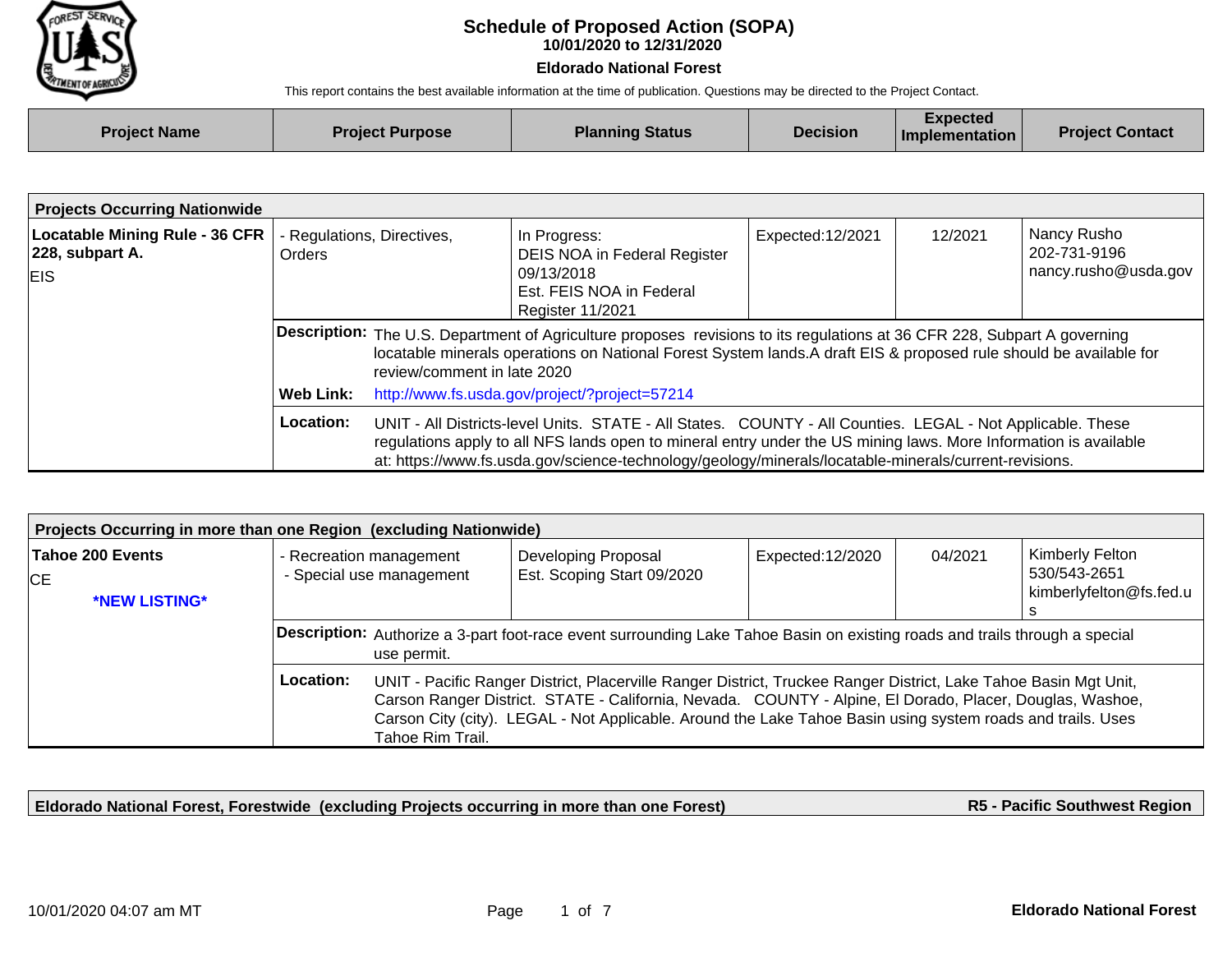| <b>Project Name</b>                                                                         | <b>Project Purpose</b>  |  | <b>Planning Status</b>                                                                                                                                                                                                                                                 | <b>Decision</b>                      | <b>Expected</b><br>Implementation | <b>Project Contact</b>                          |
|---------------------------------------------------------------------------------------------|-------------------------|--|------------------------------------------------------------------------------------------------------------------------------------------------------------------------------------------------------------------------------------------------------------------------|--------------------------------------|-----------------------------------|-------------------------------------------------|
| Eldorado National Forest, Forestwide (excluding Projects occurring in more than one Forest) |                         |  |                                                                                                                                                                                                                                                                        | <b>R5 - Pacific Southwest Region</b> |                                   |                                                 |
| <b>Eldorado National Forest Over</b><br><b>Snow Vehicle Use Designation</b><br>EIS.         | - Recreation management |  | In Progress:<br><b>Objection Period Legal Notice</b><br>11/02/2018                                                                                                                                                                                                     | Expected:09/2020                     | 11/2020                           | Katy Parr<br>530-621-5203<br>katy.parr@usda.gov |
|                                                                                             | Web Link:               |  | Description: Proposal to designate over-snow vehicle (OSV) areas and trails for public OSV use, consistent with Subpart C of<br>the Travel Management Regulations, and identify OSV trails where grooming will occur.<br>http://www.fs.usda.gov/project/?project=46034 |                                      |                                   |                                                 |
|                                                                                             | Location:               |  | UNIT - Eldorado National Forest All Units. STATE - California. COUNTY - Alpine, Amador, El Dorado, Placer.<br>LEGAL - Not Applicable. Entire forest.                                                                                                                   |                                      |                                   |                                                 |

| Eldorado National Forest, Occurring in more than one District (excluding Forestwide)<br>R5 - Pacific Southwest Region |                                                                                                                                                                   |                                                                                                                                                                                                                                                                                                                                                                                                                                                                                                      |                  |         |                                                       |  |  |
|-----------------------------------------------------------------------------------------------------------------------|-------------------------------------------------------------------------------------------------------------------------------------------------------------------|------------------------------------------------------------------------------------------------------------------------------------------------------------------------------------------------------------------------------------------------------------------------------------------------------------------------------------------------------------------------------------------------------------------------------------------------------------------------------------------------------|------------------|---------|-------------------------------------------------------|--|--|
| <b>Reservoir Forest Health Project</b><br>EA<br>*UPDATED*                                                             | - Heritage resource<br>management<br>- Forest products<br>- Vegetation management<br>(other than forest products)<br>- Fuels management<br>- Watershed management | In Progress:<br>Scoping Start 01/13/2020<br>Est. Comment Period Public<br>Notice 10/2020                                                                                                                                                                                                                                                                                                                                                                                                             | Expected:01/2021 | 03/2021 | Don Errington<br>530-647-5450<br>derrington@fs.fed.us |  |  |
|                                                                                                                       |                                                                                                                                                                   | Description: Actions under consideration: fuel break creation; commercial & non-commercial thinning; shrub mastication &<br>pruning; herbicide application; prescribed burning; heritage resource protection; and meadow & watershed<br>enhancement actions.                                                                                                                                                                                                                                         |                  |         |                                                       |  |  |
|                                                                                                                       | <b>Web Link:</b>                                                                                                                                                  | http://www.fs.usda.gov/project/?project=54828                                                                                                                                                                                                                                                                                                                                                                                                                                                        |                  |         |                                                       |  |  |
|                                                                                                                       | Location:                                                                                                                                                         | UNIT - Pacific Ranger District, Placerville Ranger District. STATE - California. COUNTY - El Dorado. LEGAL -<br>T11N,R14E,S1-3;T11N,R15E,S2-6,8-11,14-15,17,22-23;T11N,R16E,S6-7,18;T12,R14E,S1-3,4,10-14,16-<br>26,29-30,34-35;T12N,R15E,S18,20-23,26-29,31-35; T12,16E,S19,30-31;T13N,R14E,S25-26,28,29.33-<br>35;T13R15S30-31. The project boundary spans the Crystal Basin of Pacific Ranger District and extends<br>southeast to southeast to Atherton Flat on the Placerville Ranger District. |                  |         |                                                       |  |  |

**Eldorado National Forest Amador Ranger District (excluding Projects occurring in more than one District)**

**R5 - Pacific Southwest Region**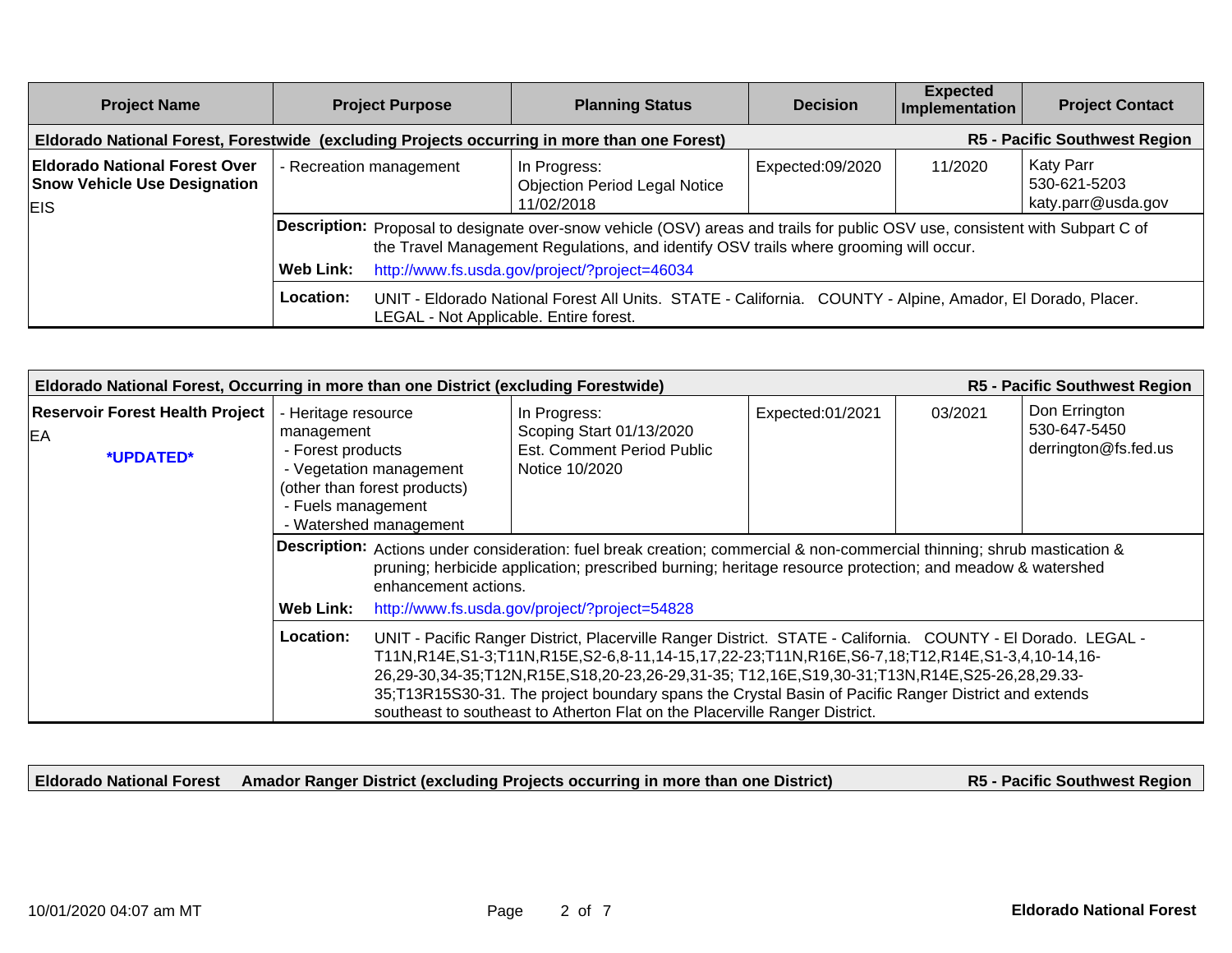| <b>Project Name</b>                                                            | <b>Project Purpose</b>                                                                                                                                                                    | <b>Planning Status</b>                                                                                                                                                                                                                                                                                     | <b>Decision</b>  | <b>Expected</b><br>Implementation | <b>Project Contact</b>                                                       |  |
|--------------------------------------------------------------------------------|-------------------------------------------------------------------------------------------------------------------------------------------------------------------------------------------|------------------------------------------------------------------------------------------------------------------------------------------------------------------------------------------------------------------------------------------------------------------------------------------------------------|------------------|-----------------------------------|------------------------------------------------------------------------------|--|
| <b>Eldorado National Forest</b>                                                |                                                                                                                                                                                           | Amador Ranger District (excluding Projects occurring in more than one District)                                                                                                                                                                                                                            |                  |                                   | R5 - Pacific Southwest Region                                                |  |
| <b>Allen Ranch Pasture Special</b><br><b>Use Permit Re-Issuance</b><br>lСE     | - Grazing management<br>- Special use management                                                                                                                                          | Developing Proposal<br>Est. Scoping Start 05/2020                                                                                                                                                                                                                                                          | Expected:07/2020 | 07/2020                           | <b>Christopher Sailor</b><br>209-295-5960<br>christopher.sailor@usda<br>.gov |  |
|                                                                                |                                                                                                                                                                                           | Description: Re-issue special use permit that authorizes an approximately 12-acre fenced pasture located off of Mud Lake<br>Road (17E24) for grazing of up to eight horses.                                                                                                                                |                  |                                   |                                                                              |  |
|                                                                                | <b>Web Link:</b>                                                                                                                                                                          | http://www.fs.usda.gov/project/?project=58144                                                                                                                                                                                                                                                              |                  |                                   |                                                                              |  |
|                                                                                | Location:<br>Mud Lake Road (17E24).                                                                                                                                                       | UNIT - Amador Ranger District. STATE - California. COUNTY - Amador. LEGAL - Not Applicable. Vicinity of                                                                                                                                                                                                    |                  |                                   |                                                                              |  |
| <b>Cole Forest Health Project</b><br>EA                                        | - Forest products<br>- Vegetation management<br>(other than forest products)<br>- Fuels management                                                                                        | On Hold                                                                                                                                                                                                                                                                                                    | N/A              | N/A                               | Marc Young<br>209-295-5955<br>mdyoung@fs.fed.us                              |  |
|                                                                                | reconstructing roads.                                                                                                                                                                     | Description: Reduce hazardous fuels, improve forest health, enhance watershed conditions, and re-establish a sustainable<br>landscape on approximately 500 acres by commercially and pre-commercially thinning, understory burning, and                                                                    |                  |                                   |                                                                              |  |
|                                                                                | Location:<br>Highway 88 and Bear River Reservoir.                                                                                                                                         | UNIT - Amador Ranger District. STATE - California. COUNTY - Amador. LEGAL - Not Applicable. South of                                                                                                                                                                                                       |                  |                                   |                                                                              |  |
| <b>Kirkwood Sierra Outfitter and</b><br><b>Guide Special Use Permit</b><br>IСE | - Recreation management<br>- Special use management                                                                                                                                       | Developing Proposal<br>Est. Scoping Start 11/2019                                                                                                                                                                                                                                                          | Expected:04/2020 | 05/2020                           | Christopher Sailor<br>209-295-5960<br>christopher.sailor@usda<br>.gov        |  |
|                                                                                | Description: Re-issue outfitter/guide special use permit to Kirkwood Sierra Outfitters. This outfit uses packstock to guide visitors<br>into the backcountry for day and overnight trips. |                                                                                                                                                                                                                                                                                                            |                  |                                   |                                                                              |  |
|                                                                                | Location:                                                                                                                                                                                 | UNIT - Amador Ranger District. STATE - California. COUNTY - Alpine, Amador. LEGAL - Not Applicable.<br>Forestdale Divide, Evergreen, Granite Lake/Grouse Lake, Horse Canyon, Onion Valley, Tanglefoot Canyon, Allan<br>Camp, Emigrant Trail, Munson Meadow, Mud Lake, Pardoe Lake, and Summit Meadow Lake. |                  |                                   |                                                                              |  |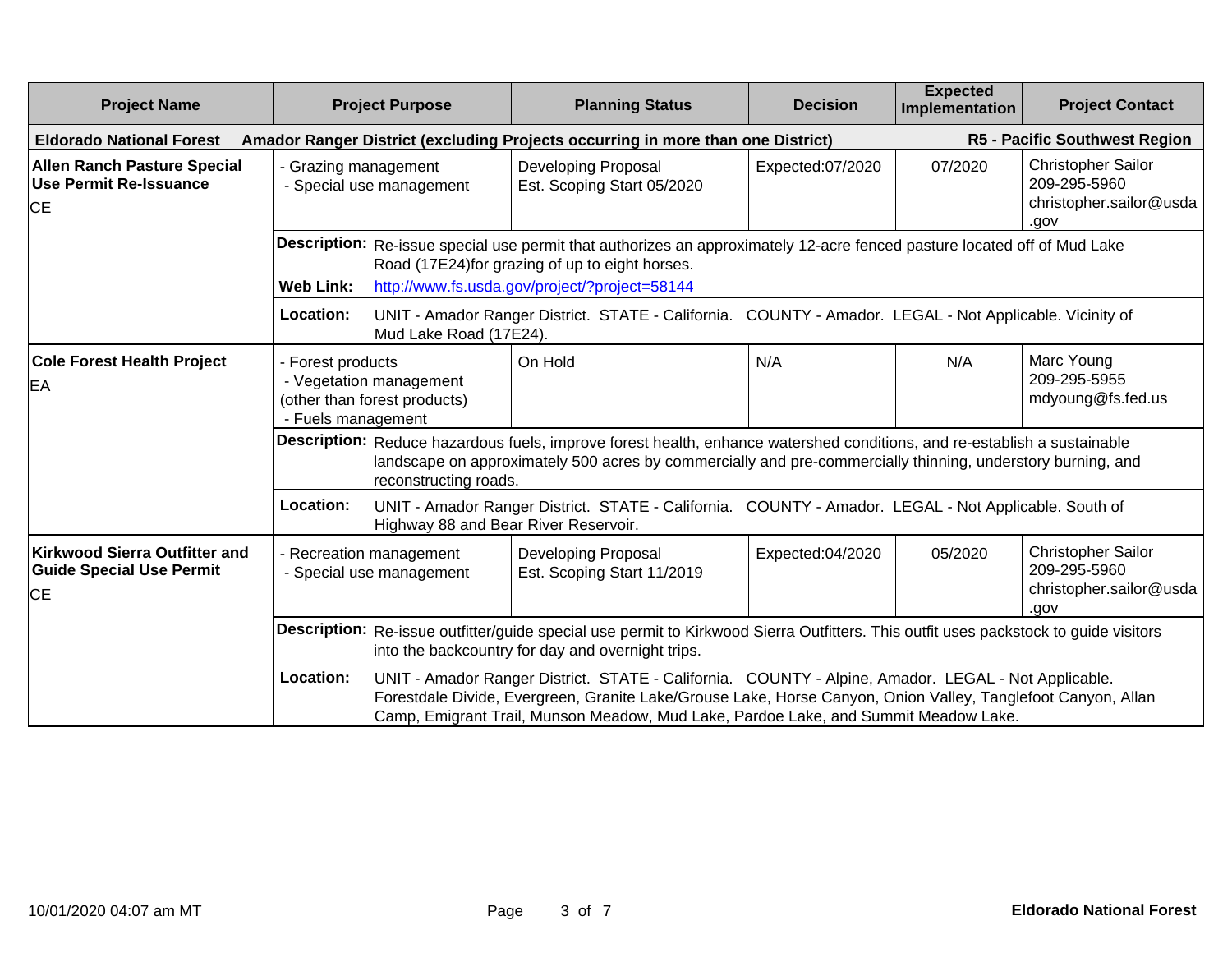| <b>Project Name</b>                                                       | <b>Project Purpose</b>                            | <b>Planning Status</b>                                                                                                                                                                                                                                                                                                        | <b>Decision</b>  | <b>Expected</b><br>Implementation | <b>Project Contact</b>                               |
|---------------------------------------------------------------------------|---------------------------------------------------|-------------------------------------------------------------------------------------------------------------------------------------------------------------------------------------------------------------------------------------------------------------------------------------------------------------------------------|------------------|-----------------------------------|------------------------------------------------------|
| <b>Eldorado National Forest</b>                                           |                                                   | Amador Ranger District (excluding Projects occurring in more than one District)                                                                                                                                                                                                                                               |                  |                                   | <b>R5 - Pacific Southwest Region</b>                 |
| <b>Kirkwood Volcano</b><br><b>Communication Site Upgrade</b><br><b>CE</b> | - Special use management<br>- Facility management | Developing Proposal<br>Est. Scoping Start 05/2020                                                                                                                                                                                                                                                                             | Expected:06/2020 | 07/2020                           | Renea Kennec<br>209-295-5984<br>renea.kennec@usda.go |
|                                                                           | Web Link:                                         | Description: Modify the existing permit for Volcano Communication Group and upgrade the Verizon Wireless system at<br>Kirkwood Mountain Resort, Chairlift #2. Remove existing equipment and install a 15-foot monopole with antenna,<br>microwave dish, and radio equipment.<br>http://www.fs.usda.gov/project/?project=58145 |                  |                                   |                                                      |
|                                                                           | Location:<br>Mountain Resort, Chair #2.           | UNIT - Amador Ranger District. STATE - California. COUNTY - Amador. LEGAL - Not Applicable. Kirkwood                                                                                                                                                                                                                          |                  |                                   |                                                      |

| R5 - Pacific Southwest Region<br>Georgetown Ranger District (excluding Projects occurring in more than one District)<br><b>Eldorado National Forest</b> |                    |                                                                                                                                                                                                                                                                               |                                                                                                                                                                                                                                                                                                        |                    |         |                                                   |  |
|---------------------------------------------------------------------------------------------------------------------------------------------------------|--------------------|-------------------------------------------------------------------------------------------------------------------------------------------------------------------------------------------------------------------------------------------------------------------------------|--------------------------------------------------------------------------------------------------------------------------------------------------------------------------------------------------------------------------------------------------------------------------------------------------------|--------------------|---------|---------------------------------------------------|--|
| <b>Kelsey Fuels Reduction Project</b><br><b>CE</b><br>*NEW LISTING*                                                                                     | - Fuels management | - Vegetation management<br>(other than forest products)                                                                                                                                                                                                                       | Developing Proposal<br>Est. Scoping Start 11/2020                                                                                                                                                                                                                                                      | Expected:02/2021   | 03/2021 | Dana Walsh<br>530-333-5558<br>danawalsh@fs.fed.us |  |
|                                                                                                                                                         |                    | Description: Mastication (primarily) or hand thinning to reduce fuels and fire hazard on 608 acres within the wildland urban<br>interface. Follow-up burning and herbicide are proposed to maintain reduced fuel conditions and shift fuel types to<br>grass/forb community.  |                                                                                                                                                                                                                                                                                                        |                    |         |                                                   |  |
|                                                                                                                                                         | Location:          |                                                                                                                                                                                                                                                                               | UNIT - Georgetown Ranger District. STATE - California. COUNTY - El Dorado. LEGAL - T11N R11E, Sections<br>6, 18, and 19. MDB&M. Traverse Creek Road and Shoo Fly Road Vicinity in Kelsey, CA.                                                                                                          |                    |         |                                                   |  |
| <b>Rock Creek Trail Reroutes</b><br><b>CE</b><br>*UPDATED*                                                                                              |                    | - Recreation management<br>- Watershed management                                                                                                                                                                                                                             | Completed                                                                                                                                                                                                                                                                                              | Actual: 09/29/2020 | 10/2020 | Jonathan Jue<br>530-333-5550<br>jiue@fs.fed.us    |  |
|                                                                                                                                                         |                    | Description: This project would reroute 12 trail segments within the Rock Creek Trail System to protect resources and improve<br>user safety. Estimated trail construction (12 segments) of 4.7 miles. Estimated trail obliteration (of 9 existing<br>segments) of 2.5 miles. |                                                                                                                                                                                                                                                                                                        |                    |         |                                                   |  |
|                                                                                                                                                         | <b>Web Link:</b>   |                                                                                                                                                                                                                                                                               | http://www.fs.usda.gov/project/?project=53082                                                                                                                                                                                                                                                          |                    |         |                                                   |  |
|                                                                                                                                                         | <b>Location:</b>   |                                                                                                                                                                                                                                                                               | UNIT - Georgetown Ranger District. STATE - California. COUNTY - El Dorado. LEGAL - T11N, 12E, Section<br>2; T12N, 11E, Sections 1,2,14,24,27,33 and 35; T12N, R12E, Section 30. The trail reroutes and new trail<br>construction would be located in various locations on the Rock Creek Trail System. |                    |         |                                                   |  |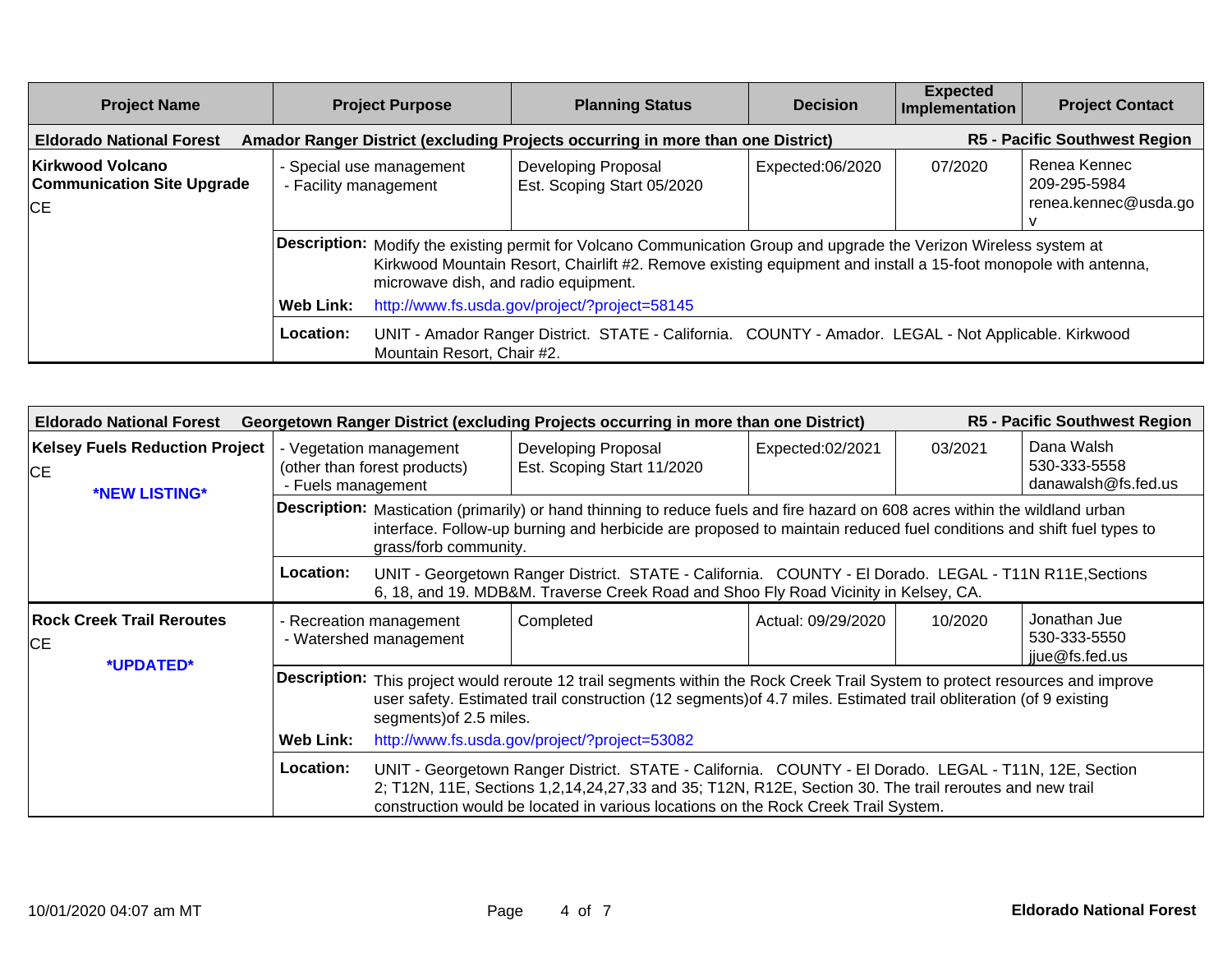| <b>Project Name</b>                                                                      | <b>Project Purpose</b>                                                                                                | <b>Planning Status</b>                                                                                                                                                                                                                                                                                                                                                                                      | <b>Decision</b>  | <b>Expected</b><br>Implementation | <b>Project Contact</b>                         |
|------------------------------------------------------------------------------------------|-----------------------------------------------------------------------------------------------------------------------|-------------------------------------------------------------------------------------------------------------------------------------------------------------------------------------------------------------------------------------------------------------------------------------------------------------------------------------------------------------------------------------------------------------|------------------|-----------------------------------|------------------------------------------------|
| <b>Eldorado National Forest</b>                                                          |                                                                                                                       | Georgetown Ranger District (excluding Projects occurring in more than one District)                                                                                                                                                                                                                                                                                                                         |                  |                                   | <b>R5 - Pacific Southwest Region</b>           |
| <b>Traverse Creek Barrier Rock</b><br><b>Installation</b><br><b>ICE</b><br>*NEW LISTING* | - Special area management<br>- Wildlife, Fish, Rare plants<br>- Vegetation management<br>(other than forest products) | In Progress:<br>Scoping Start 09/30/2020                                                                                                                                                                                                                                                                                                                                                                    | Expected:10/2020 | 11/2020                           | Jonathan Jue<br>530-333-5550<br>jjue@fs.fed.us |
|                                                                                          | restored & revegetated by hand.<br>Location:                                                                          | Description: Existing barrier rock along Bear Creek Rd & Meadow Brook Rd would be replaced with larger boulders to protect<br>part of Traverse Creek Botanical Special Interest Area recently impacted by vehicles. Damaged areas would be<br>UNIT - Georgetown Ranger District. STATE - California. COUNTY - El Dorado. LEGAL - T12N, R10E,<br>Section 24. Traverse Creek Botanical Special Interest Area. |                  |                                   |                                                |

| <b>Eldorado National Forest</b>                                                    | R5 - Pacific Southwest Region<br>Pacific Ranger District (excluding Projects occurring in more than one District) |                                                                                                                                                                                                                                                                               |                  |         |                                                       |  |  |  |
|------------------------------------------------------------------------------------|-------------------------------------------------------------------------------------------------------------------|-------------------------------------------------------------------------------------------------------------------------------------------------------------------------------------------------------------------------------------------------------------------------------|------------------|---------|-------------------------------------------------------|--|--|--|
| <b>El Dorado County Maintenance</b><br><b>Shed Special Use Permit</b><br><b>CE</b> | - Special use management                                                                                          | In Progress:<br>Scoping Start 09/30/2020                                                                                                                                                                                                                                      | Expected:11/2020 | 03/2021 | Karl Goodwin<br>530-647-5421<br>karlgoodwin@fs.fed.us |  |  |  |
| *NEW LISTING*                                                                      |                                                                                                                   | Description: A long-term special use permit would be issued to El Dorado County to construct and use an oversized two car<br>garage to store a pumper truck & trailer to service the restrooms on the Rubicon Trail. The shed will also include a<br>small emergency shelter. |                  |         |                                                       |  |  |  |
|                                                                                    | <b>Location:</b>                                                                                                  | UNIT - Pacific Ranger District. STATE - California. COUNTY - El Dorado. LEGAL - Not Applicable. Northwest<br>of the Ellis Creek Bridge off of Wentworth Springs Road, near the Rubicon Trail.                                                                                 |                  |         |                                                       |  |  |  |
| <b>Trident Fire Salvage</b><br>EA<br>*NEW LISTING*                                 | - Forest products<br>- Vegetation management<br>(other than forest products)                                      | <b>Developing Proposal</b><br>Est. Scoping Start 11/2020                                                                                                                                                                                                                      | Expected:05/2021 | 06/2021 | Don Errington<br>530-647-5450<br>derrington@fs.fed.us |  |  |  |
|                                                                                    |                                                                                                                   | Description: Following 2020 Fork Fire: salvage harvest roughly 500 acres, commercially thin within/around 250 acres of<br>overstocked plantations which survived the fire, plant conifers to accelerate forest regeneration, apply herbicide to<br>support regeneration work. |                  |         |                                                       |  |  |  |
|                                                                                    | <b>Location:</b>                                                                                                  | UNIT - Pacific Ranger District. STATE - California. COUNTY - El Dorado. LEGAL - T13N, R14E, Sections 3-<br>5, 8-10, 14, 15, 17, 18 and 21. MDB&M. Within the perimeter of the 2020 Fork Fire.                                                                                 |                  |         |                                                       |  |  |  |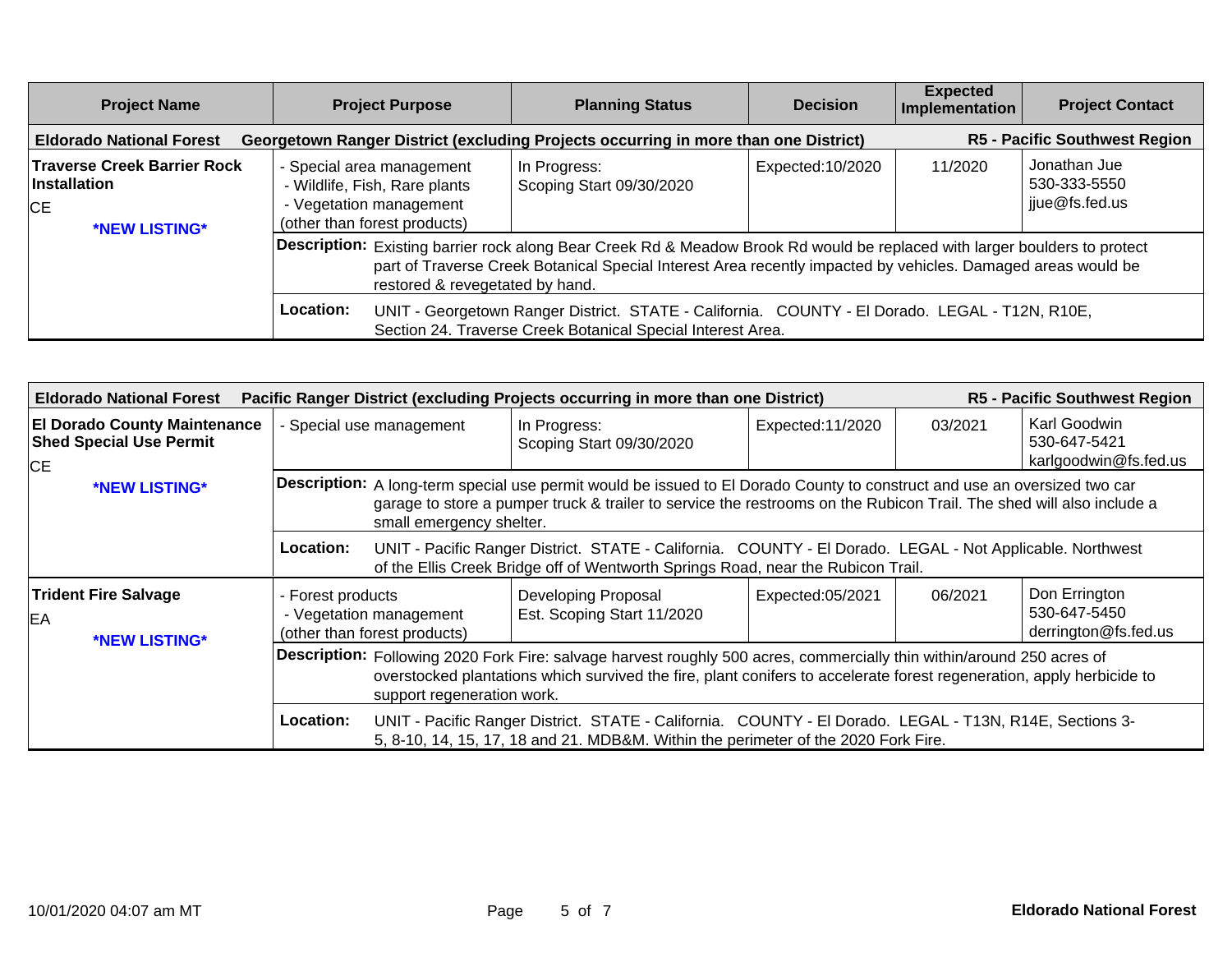| <b>Project Name</b>                                                    |                  | <b>Project Purpose</b>                                                                                                                                                                                                                                    | <b>Planning Status</b>                                                                                                                                                                                                                                                                                                                                                                               | <b>Decision</b>  | <b>Expected</b><br>Implementation | <b>Project Contact</b>                                       |
|------------------------------------------------------------------------|------------------|-----------------------------------------------------------------------------------------------------------------------------------------------------------------------------------------------------------------------------------------------------------|------------------------------------------------------------------------------------------------------------------------------------------------------------------------------------------------------------------------------------------------------------------------------------------------------------------------------------------------------------------------------------------------------|------------------|-----------------------------------|--------------------------------------------------------------|
| <b>Eldorado National Forest</b>                                        |                  |                                                                                                                                                                                                                                                           | Pacific Ranger District (excluding Projects occurring in more than one District)                                                                                                                                                                                                                                                                                                                     |                  |                                   | <b>R5 - Pacific Southwest Region</b>                         |
| Wilson Meadow and Calf<br><b>Pasture Meadow Restoration</b><br>Project |                  | - Wildlife, Fish, Rare plants<br>- Watershed management                                                                                                                                                                                                   | In Progress:<br>Scoping Start 05/26/2020                                                                                                                                                                                                                                                                                                                                                             | Expected:11/2020 | 06/2021                           | <b>Vincent Pacific</b><br>541-947-6346<br>vpacific@fs.fed.us |
| <b>CE</b><br>*UPDATED*                                                 |                  | Description: Improve hydrologic function within two meadows which have been highly manipulated by past logging, ranching,<br>and channel diversions. In-channel work could include 'plug & pond,' gully fill, and meadow surface reshaping<br>techniques. |                                                                                                                                                                                                                                                                                                                                                                                                      |                  |                                   |                                                              |
|                                                                        | <b>Web Link:</b> |                                                                                                                                                                                                                                                           | http://www.fs.usda.gov/project/?project=55803                                                                                                                                                                                                                                                                                                                                                        |                  |                                   |                                                              |
|                                                                        | Location:        |                                                                                                                                                                                                                                                           | UNIT - Pacific Ranger District. STATE - California. COUNTY - El Dorado. LEGAL - Wilson Meadow (90<br>acres): T11N, R16E, Sections 6 &7; Calf Pasture (30 acres): T31N, R15E, Section 33. Wilson Meadow is located<br>at the intersection of Wrights Lake Rd (11N26) and Wrights Tie Rd (11N37). Calf Pasture is approx. 1 mile east of<br>Van Vleck Meadow/Tells Equestrian Camp (at end of 13N22D). |                  |                                   |                                                              |

| <b>Eldorado National Forest</b>                                           |                                                                                                    |                                                                                                                                                                                                                                                                    | Placerville Ranger District (excluding Projects occurring in more than one District)                                                                             |                  |         | <b>R5 - Pacific Southwest Region</b>              |  |  |
|---------------------------------------------------------------------------|----------------------------------------------------------------------------------------------------|--------------------------------------------------------------------------------------------------------------------------------------------------------------------------------------------------------------------------------------------------------------------|------------------------------------------------------------------------------------------------------------------------------------------------------------------|------------------|---------|---------------------------------------------------|--|--|
| <b>Brown Rock Forest Health</b><br>Project<br><b>CE</b>                   | - Forest products<br>- Vegetation management<br>(other than forest products)<br>- Fuels management |                                                                                                                                                                                                                                                                    | In Progress:<br>Scoping Start 05/14/2020                                                                                                                         | Expected:08/2020 | 10/2020 | Marc Young<br>209-295-5955<br>mdyoung@fs.fed.us   |  |  |
|                                                                           |                                                                                                    | Description: Reduce hazardous fuels, improve forest health, enhance watershed conditions, and re-establish a sustainable<br>landscape on approximately 3,000 acres by commercially and pre-commercially thinning, understory burning, and<br>reconstructing roads. |                                                                                                                                                                  |                  |         |                                                   |  |  |
|                                                                           |                                                                                                    | <b>Web Link:</b><br>http://www.fs.usda.gov/project/?project=41241                                                                                                                                                                                                  |                                                                                                                                                                  |                  |         |                                                   |  |  |
|                                                                           | Location:                                                                                          |                                                                                                                                                                                                                                                                    | UNIT - Placerville Ranger District. STATE - California. COUNTY - El Dorado. LEGAL - Not Applicable. North<br>and south of Mormon Emigrant Trail road.            |                  |         |                                                   |  |  |
| <b>Lover's Leap Climbing Access</b><br><b>Stabilization Project</b><br>CE | - Recreation management                                                                            |                                                                                                                                                                                                                                                                    | Developing Proposal<br>Est. Scoping Start 01/2020                                                                                                                | Expected:05/2020 | 07/2020 | Scot Rogers<br>530-647-5301<br>smrogers@fs.fed.us |  |  |
|                                                                           |                                                                                                    | Description: Stabilization activities along approximately one mile of trail, including approximately 11 retaining walls, 20 stone<br>staircases of assorted elevation gains, one small access path reroute, and installation of multiple drainage<br>structures.   |                                                                                                                                                                  |                  |         |                                                   |  |  |
|                                                                           | <b>Location:</b>                                                                                   |                                                                                                                                                                                                                                                                    | UNIT - Placerville Ranger District. STATE - California. COUNTY - El Dorado. LEGAL - Not Applicable. Lover's<br>Leap Climbing Area in the town of Strawberry, CA. |                  |         |                                                   |  |  |